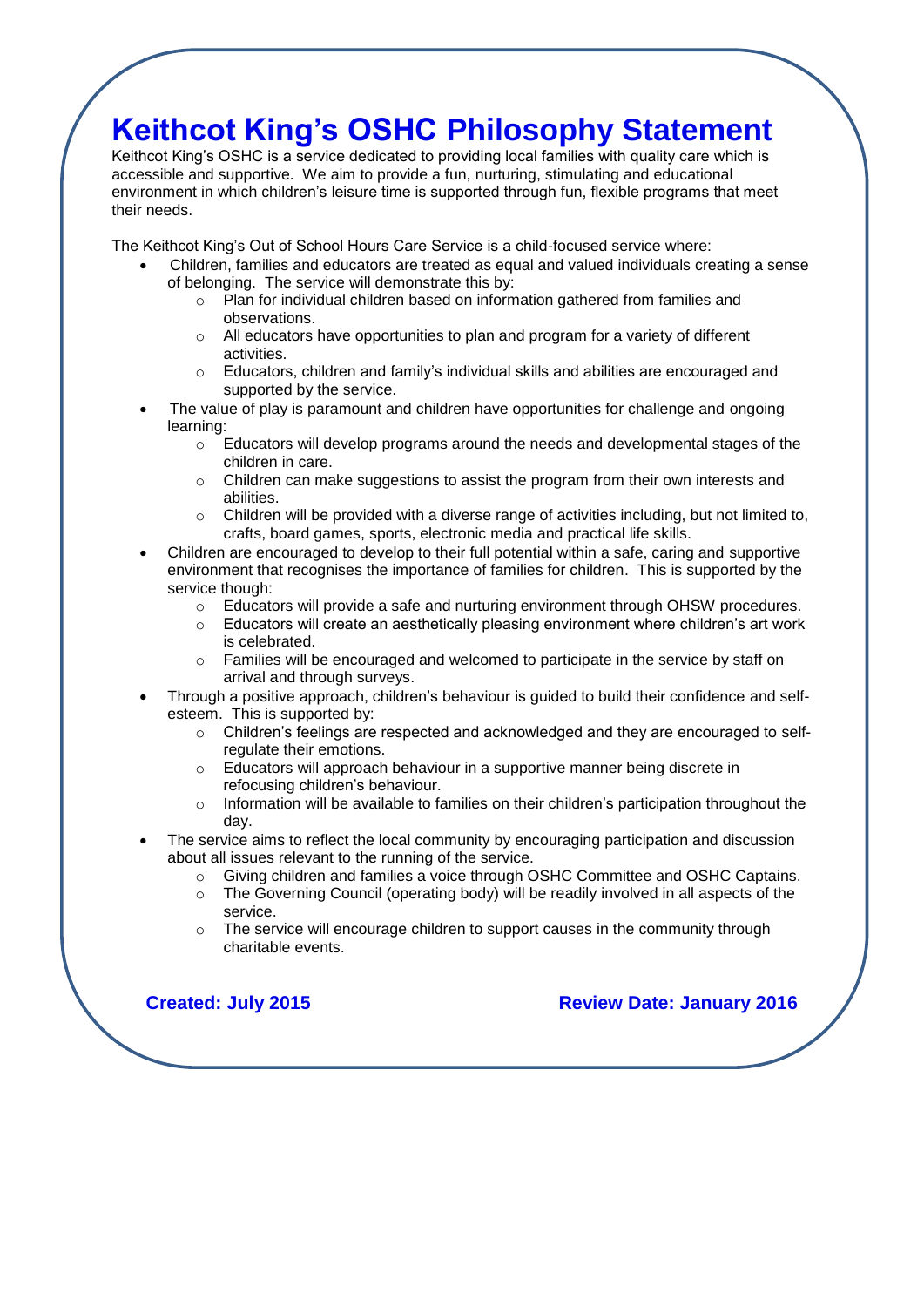# **Risk Assessment (National Quality Standards 2 and 7)**

Policy number: ............................................................ Approval date: ............... To be reviewed: ...................................................................................................**Risk Assessment** 

### **Background**

The policy on risk assessment is not specifically identified by Regulation 168. However, risk assessment is required in several key aspects of service delivery and services will need to be able to demonstrate a familiarity with the process. It has been decided to prepare this as a stand-alone policy which, by nature of the requirements, does not fit easily into the prepared template. With the implementation of the Regulations, there is a change in the adult to child ratio to be applied for excursions. Services must base the ratio on a risk assessment of each excursion. There remain very clear descriptions of adequate supervision (refer to the Guide to Education and Care Services National Law and Education and Care Regulations 2011). In short, the onus is on the Approved Provider and educators to ensure that every effort is applied to ensure that children are safe and to minimise risks.

There should be a regular risk assessment undertaken of emergency procedures. The application of a risk assessment process is valuable in any situation where there is some concern about an operational change, to assess the potential risks and determine how these can be most effectively minimised.

In summary, risk assessments:

- are a requirement of the National Quality Framework
- are best practice
- will minimise risks
- will provide documented evidence which may be used as defence in a court of law and assisting educators meet their duty of care responsibilities.

#### **2 Policy Statement**

**The Keithcot King's OSHC service complies with the requirements of the National Quality Framework and undertakes risk assessments of excursions, emergency procedures and other situations of change (such as a temporary relocation). Keithcot King's will prepare risk assessments each time a vacation care program is presented to be approved by the governing council/representative.**

#### **3 Relationship**

| <b>Regulations</b> | <b>National Qualify</b><br><b>Standard</b> | <b>Other Policies/ Service</b><br><b>Documentation</b> | <b>Other Legislation/</b><br><b>Guidelines</b> |
|--------------------|--------------------------------------------|--------------------------------------------------------|------------------------------------------------|
| 168                | 2 & 7                                      |                                                        | <b>OHS&amp;W Act/</b><br><b>Regulations</b>    |
| 100-101            |                                            | <b>Excursions Policy</b>                               |                                                |
| 97                 |                                            | <b>Emergency and</b><br><b>Evacuation Policy</b>       |                                                |
| 103-115            |                                            | <b>Child Safe Environment</b><br><b>Policy</b>         |                                                |
| 173-177            |                                            | Governance and<br><b>Management Policy</b>             |                                                |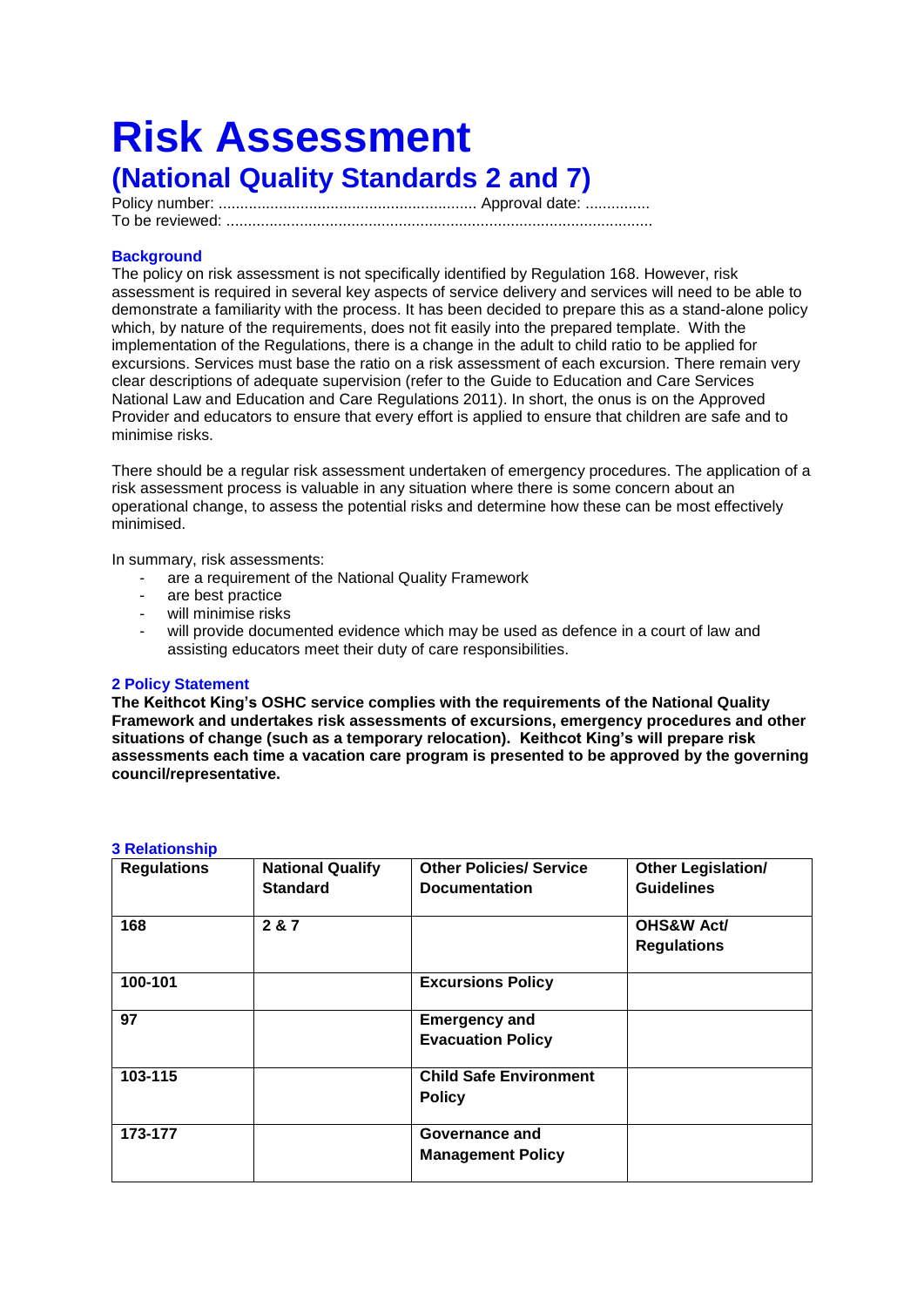#### **4.1 Description of risk assessment**

- Using the table provided on Page 4 identify areas of risk for each activity you will be performing.
- Assess the Risk Level using the Key provided below the Action Plan.
- List strategies the service will undertake to minimise the risk identified.
- Identify the person who will take responsibility for ensuring the strategies are followed.
- If necessary, identify a time frame in which the risk will be brought to an acceptable level.
- Be aware of the composition of the group of children participating in the excursion as it is unlikely that the same group dynamics will be in place from one excursion to the next. A second significant variable is the skills and experience of the educators and staff involved in an excursion.
- A risk assessment will be undertaken for all areas used at the service. Each risk assessment of each area will be provided in staff area packs and will be used by staff at the start of each session to identify and control risks each day.

Government of South Australia<br>Department for Education and

- All action plans should be reviewed annually and must be approved by the Governing Council.
- Action plans must be made available to all staff participating in the excursion/activity.

|                                       |                                                               |                                                           |                                                                                                                                                                                                                                                                                                                                                                                                     |                                      |                            | <b>CONTRACTOR PERSONALISTS</b> |                                   |
|---------------------------------------|---------------------------------------------------------------|-----------------------------------------------------------|-----------------------------------------------------------------------------------------------------------------------------------------------------------------------------------------------------------------------------------------------------------------------------------------------------------------------------------------------------------------------------------------------------|--------------------------------------|----------------------------|--------------------------------|-----------------------------------|
|                                       |                                                               | Work Health and Safety (WHS) General Risk Assessment Tool |                                                                                                                                                                                                                                                                                                                                                                                                     |                                      |                            |                                |                                   |
| risks                                 |                                                               |                                                           | This Risk Assessment tool is to be completed by the site manager in consultation with affected workers to determine the risk control/s required to manage general work health and safety                                                                                                                                                                                                            |                                      |                            |                                |                                   |
| level.                                |                                                               |                                                           | Use this document to identify the level of risk and help to prioritise the implementation of risk controls. Using the Risk Assessment Matrix for Work Health and Safety (WHS) Risks over the<br>page, consider the consequences and likelihood for each identified hazard to determine the risk rating. After the identification of risk control/s reassess the risk to determine the residual risk |                                      |                            |                                |                                   |
| $+$                                   | Refer to the Hazard Management Procedure for further details. |                                                           |                                                                                                                                                                                                                                                                                                                                                                                                     |                                      |                            |                                |                                   |
| <b>Site</b>                           |                                                               | Keitheat King's OSHC                                      |                                                                                                                                                                                                                                                                                                                                                                                                     |                                      |                            | <b>Date of Assessment</b>      | <b>Review Date</b>                |
| Describe the Activity and<br>Location |                                                               |                                                           |                                                                                                                                                                                                                                                                                                                                                                                                     |                                      |                            |                                |                                   |
| <b>Risk Assessment Team</b>           |                                                               | <b>Name</b>                                               | <b>Position</b>                                                                                                                                                                                                                                                                                                                                                                                     |                                      | <b>Contact No.</b>         | Signature                      | <b>Date</b>                       |
|                                       |                                                               |                                                           |                                                                                                                                                                                                                                                                                                                                                                                                     |                                      |                            |                                |                                   |
|                                       | <b>Hazard Identification and Risk Assessment</b>              |                                                           |                                                                                                                                                                                                                                                                                                                                                                                                     |                                      |                            |                                |                                   |
| <b>Hazard Type</b>                    | <b>Hazard Description</b>                                     | <b>Risk Assessment</b><br>Likelihood                      | <b>Existing Risk Controls</b><br>in place<br><b>Risk Rating</b>                                                                                                                                                                                                                                                                                                                                     | Hierarchy of<br><b>Risk Controls</b> | <b>Risk Controls to be</b> |                                | <b>Residual Risk Assessment</b>   |
|                                       |                                                               | Consequence                                               |                                                                                                                                                                                                                                                                                                                                                                                                     |                                      | <b>Implemented</b>         | Literimood                     | Consequence<br><b>Risk Rating</b> |

| <b><i>COMMENTER LA CALLAGE SERVICES</i></b> | Likelihood Consequence | <b>Rick Rating</b> | in place | <b>Risk Controls</b> | <b>Implemented</b> | Likelihood Consequence Risk Rating |  |
|---------------------------------------------|------------------------|--------------------|----------|----------------------|--------------------|------------------------------------|--|
|                                             |                        |                    |          |                      |                    |                                    |  |
|                                             |                        |                    |          |                      |                    |                                    |  |
|                                             |                        |                    |          |                      |                    |                                    |  |
|                                             |                        |                    |          |                      |                    |                                    |  |
|                                             |                        |                    |          |                      |                    |                                    |  |
|                                             |                        |                    |          |                      |                    |                                    |  |
|                                             |                        |                    |          |                      |                    |                                    |  |
|                                             |                        |                    |          |                      |                    |                                    |  |

#### k Assessment Matrix for Work Health and Safety (WHS) General Risk

|             |   |                                                                                                                                                                                                                                                                                                                                                                                                                                                                                                                                                                                                                                                                                                                                                                                                                                                                                  | <b>Consequences</b>                                                                                                                                                                                                                                                                          |                                                                                |  |                                                                                                            |                                                                                                                                                                                                                |                                                        |  |  |  |
|-------------|---|----------------------------------------------------------------------------------------------------------------------------------------------------------------------------------------------------------------------------------------------------------------------------------------------------------------------------------------------------------------------------------------------------------------------------------------------------------------------------------------------------------------------------------------------------------------------------------------------------------------------------------------------------------------------------------------------------------------------------------------------------------------------------------------------------------------------------------------------------------------------------------|----------------------------------------------------------------------------------------------------------------------------------------------------------------------------------------------------------------------------------------------------------------------------------------------|--------------------------------------------------------------------------------|--|------------------------------------------------------------------------------------------------------------|----------------------------------------------------------------------------------------------------------------------------------------------------------------------------------------------------------------|--------------------------------------------------------|--|--|--|
|             |   |                                                                                                                                                                                                                                                                                                                                                                                                                                                                                                                                                                                                                                                                                                                                                                                                                                                                                  | 1 - Insignificant<br>In-house first aid treatment                                                                                                                                                                                                                                            | 2 - Minor<br>Treatment by medical<br>professional/hospital<br>outpatient, etc. |  | 3 - Moderate<br>Serious non-permanent<br>injury. Overnight<br>hospitalisation                              | 4 - Maior<br>Extensive permanent injury<br>Extended hospitalisation                                                                                                                                            | 5 - Catastrophic<br>Death, permanent disabli<br>injury |  |  |  |
|             |   | Almost certain to occur in most<br>circumstances                                                                                                                                                                                                                                                                                                                                                                                                                                                                                                                                                                                                                                                                                                                                                                                                                                 | <b>High</b>                                                                                                                                                                                                                                                                                  | <b>High</b>                                                                    |  | <b>High</b>                                                                                                | <b>Extreme</b>                                                                                                                                                                                                 | <b>Extreme</b>                                         |  |  |  |
|             |   | Likely to occur frequently                                                                                                                                                                                                                                                                                                                                                                                                                                                                                                                                                                                                                                                                                                                                                                                                                                                       | <b>Medium</b>                                                                                                                                                                                                                                                                                | <b>High</b>                                                                    |  | <b>High</b>                                                                                                | <b>Extreme</b>                                                                                                                                                                                                 | <b>Extreme</b>                                         |  |  |  |
| Likelihood  |   | Possible and likely to occur at some time                                                                                                                                                                                                                                                                                                                                                                                                                                                                                                                                                                                                                                                                                                                                                                                                                                        | Low<br><b>Medium</b><br><b>Low</b><br><b>Low</b>                                                                                                                                                                                                                                             |                                                                                |  | <b>High</b>                                                                                                | <b>Extreme</b>                                                                                                                                                                                                 | <b>Extreme</b><br><b>Extreme</b>                       |  |  |  |
|             | D | Unlikely to occur but could happen                                                                                                                                                                                                                                                                                                                                                                                                                                                                                                                                                                                                                                                                                                                                                                                                                                               |                                                                                                                                                                                                                                                                                              |                                                                                |  | <b>Medium</b>                                                                                              | <b>High</b>                                                                                                                                                                                                    |                                                        |  |  |  |
|             |   | May occur but only in rare and exceptional<br>circumstances                                                                                                                                                                                                                                                                                                                                                                                                                                                                                                                                                                                                                                                                                                                                                                                                                      | Low                                                                                                                                                                                                                                                                                          | Low                                                                            |  | <b>Medium</b>                                                                                              | <b>High</b>                                                                                                                                                                                                    | <b>High</b>                                            |  |  |  |
| <b>High</b> |   | Once the level of risk has been determined the following table may be of use in determining what to do and when<br>to implement risk control/s.<br>Stop the activity<br><b>Extreme</b><br>Act immediately to eliminate, substitute, isolate the risk or implement engineering controls<br>within 24 hours. An identified extreme risk does not allow for the use of administrative controls<br>or personal protective equipment, even in the short term.<br>Escalate to Health and Safety Services within 12 hours for case management.<br>Report to Chief Executive and relevant Deputy Chief Executive within 24 hours.<br>Briefing to Minister within 72 hours.<br>Record on site and Health and Safety Services' Risk Register and Corrective Action Log.<br>Act immediately to eliminate, substitute, isolate the risk or implement engineering controls<br>within 72 hours |                                                                                                                                                                                                                                                                                              |                                                                                |  | duty holders to work through this hierarchy when managing risk.<br><b>HIGHEST</b><br>and safety protection | as shown below. This ranking is known as the Hierarchy of Risk Control. The WHS Regulations requir<br>Level 1<br>Eliminate the hazards<br>Level <sub>2</sub><br>Substitute the hazard with<br>something safer. | MOST                                                   |  |  |  |
|             |   | Corrective Action Log.                                                                                                                                                                                                                                                                                                                                                                                                                                                                                                                                                                                                                                                                                                                                                                                                                                                           | Escalate to Health and Safety Services within 24 hours for inclusion in the Risk Register and<br>Report to relevant Senior Executive within 72 hours.<br>Record on site and Level 2 Health and Safety Committee Risk Register.<br>Manage and monitor by Level 2 Health and Safety Committee. |                                                                                |  |                                                                                                            | Isolate the hazard from people.<br>Reduce the risks through<br>engineering controls.                                                                                                                           | Retiability of control measur                          |  |  |  |
|             |   | <b>Medium</b><br>Take reasonably practicable steps to minimise the risk until elimination, substitution,<br>isolation or engineering controls can be implemented within 7 days.<br>Temporary administrative and/or personal protective equipment controls may be used but<br>must not be considered permaent solutions.<br>Report to site manager.<br>Manage and monitor by the site Level 1 Health and Safety Committee.                                                                                                                                                                                                                                                                                                                                                                                                                                                        |                                                                                                                                                                                                                                                                                              |                                                                                |  | evel of health<br><b>LOWEST</b>                                                                            | Level 3<br>Reduce exposure to the hazard<br>using administrative actions.<br>Use personal protective equipment.                                                                                                | <b>LEAST</b>                                           |  |  |  |
| Low         |   | Take reasonably practicable steps to minimise and monitor the risk by establishing permanent<br>controls within 30 days.<br>Permanent controls may be administrative and /or personal protective equipment controls.<br>Manage and monitor by site Level 1 Health and Safety Committee.                                                                                                                                                                                                                                                                                                                                                                                                                                                                                                                                                                                          |                                                                                                                                                                                                                                                                                              |                                                                                |  |                                                                                                            |                                                                                                                                                                                                                |                                                        |  |  |  |

#### **4.2 The risk assessment must consider:**

- The proposed route and destination for the excursion; and
- Any water hazards; and
- The transport to and from the proposed destination for the excursion; and
- The number of adults and children involved in the excursion; and